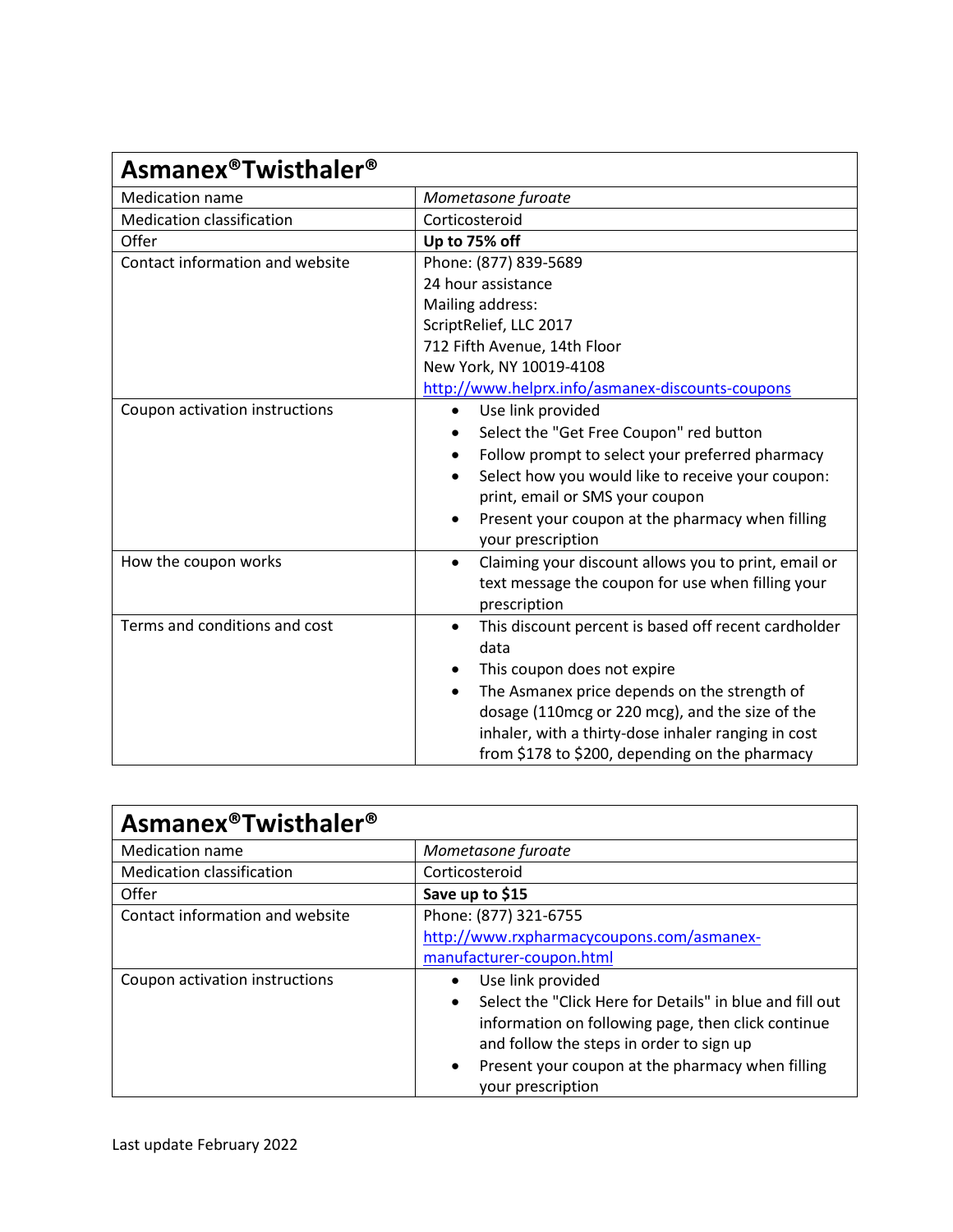| How the coupon works          | Allows you to print savings offers                                                    |
|-------------------------------|---------------------------------------------------------------------------------------|
| Terms and conditions and cost | This is not insurance<br>This is a discount offered by the manufacturer of<br>Asmanex |

| <b>Asmanex<sup>®</sup>Twisthaler<sup>®</sup></b> |                                                                   |
|--------------------------------------------------|-------------------------------------------------------------------|
| <b>Medication name</b>                           | Mometasone furoate                                                |
| <b>Medication classification</b>                 | Corticosteroid                                                    |
| Offer                                            | Save up to 50% off retail price                                   |
| Contact information and website                  | Phone: (877) 321-6755                                             |
|                                                  | http://www.rxpharmacycoupons.com/asmanex-                         |
|                                                  | manufacturer-coupon.html                                          |
| Coupon activation instructions                   | Use link provided<br>$\bullet$                                    |
|                                                  | Click on "Get Free Coupon" red button<br>$\bullet$                |
|                                                  | Scroll down and select how you would like to receive<br>$\bullet$ |
|                                                  | your coupon: print, save, text or email                           |
|                                                  | Present your coupon at the pharmacy when filling<br>$\bullet$     |
|                                                  | your prescription                                                 |
| How the coupon works                             | Allows you to print savings offers<br>$\bullet$                   |
| Terms and conditions and cost                    | This is not insurance<br>$\bullet$                                |

## **Asmanex®Twisthaler®**

| <b>Medication name</b>           | Mometasone furoate                                     |
|----------------------------------|--------------------------------------------------------|
| <b>Medication classification</b> | Corticosteroid                                         |
| Offer                            | Up to 80% off                                          |
| Contact information and website  | Phone: (888) 602-2978                                  |
|                                  | https://www.drugs.com/price-guide/asmanex-twisthaler   |
| Coupon activation instructions   | Use link provided                                      |
|                                  | Select the "Print Now" button                          |
|                                  | Select how you would like to receive your coupon:<br>٠ |
|                                  | print, email or get a free permanent card              |
|                                  | Present your coupon at the pharmacy when filling<br>٠  |
|                                  | your coupon                                            |
| How the coupon works             | Claiming your discount allows you to print or email    |
|                                  | message the coupon for use when filling your           |
|                                  | prescription                                           |
| Terms and conditions and cost    | This is not an insurance plan                          |

| $\vert$ Asmanex®Twisthaler® |                    |
|-----------------------------|--------------------|
| Medication name             | Mometasone furoate |